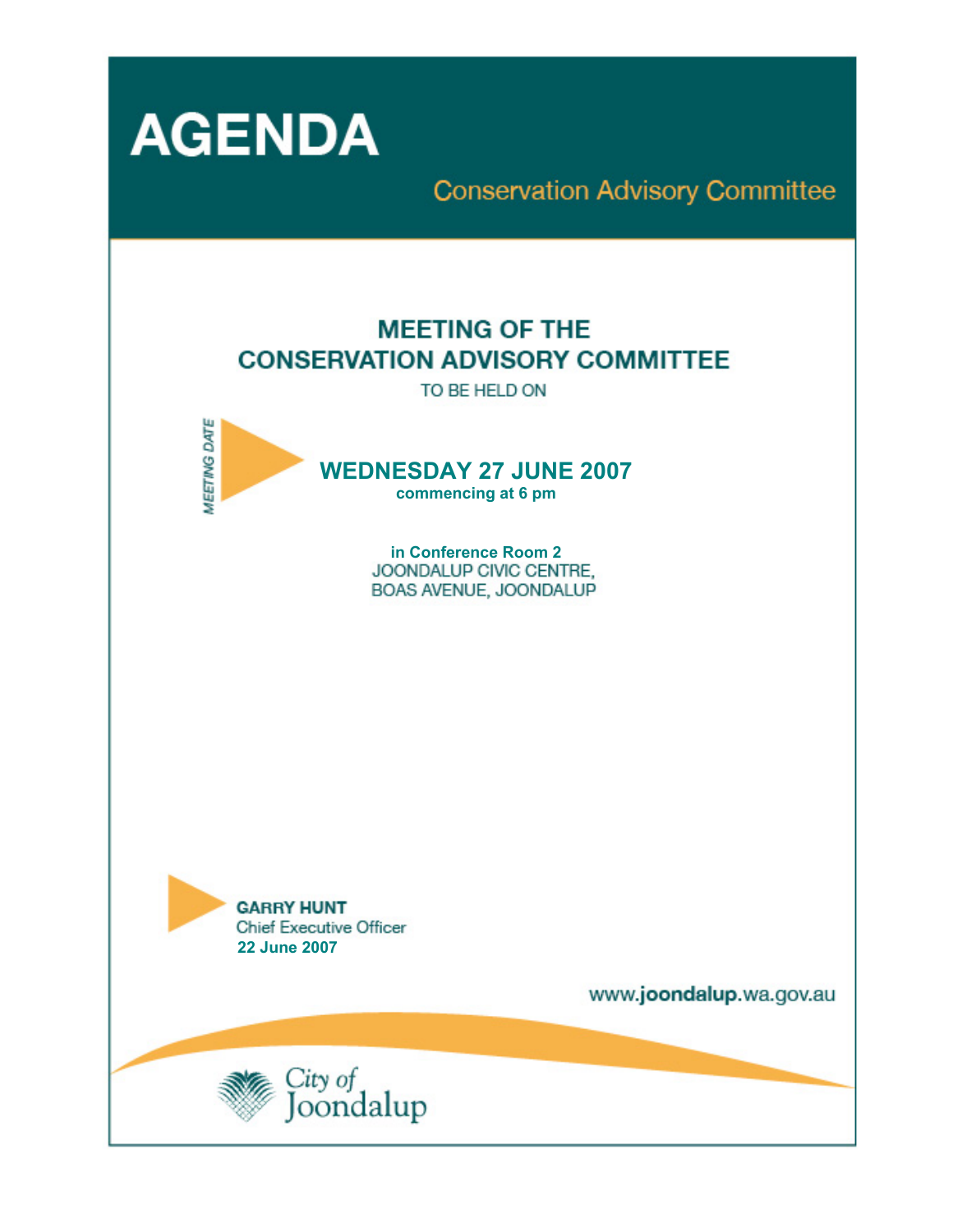## **CITY OF JOONDALUP**

Notice is hereby given that a meeting of the **CONSERVATION ADVISORY COMMITTEE** will be held in Conference Room 2, Joondalup Civic Centre, Boas Avenue, Joondalup on **WEDNESDAY, 27 JUNE 2007** commencing at **6 pm.** 

GARRY HUNT Chief Executive Officer **Chief Executive Officer** Joondalup 22 June 2007 Western Australia

#### **AGENDA**

#### *Committee Members*

Cr Steve Magyar **Presiding Person** Cr Michele John Cr Sue Hart Cr Marie Macdonald Cr Brian Corr<br>Mrs Marilyn Zakrevsky Mr Barry Fitzsimmons Friends of Periwinkle Mrs Wendy Herbert Ms Alice Stubber Vacant

Mrs Marilyn Zakrevsky<br>Mr Ralph Henderson Friends of Hepburn Heights Friends of Hepburn Heights Ms Phyllis Robertson Joondalup Coast Care Forum Dr Marjorie Apthorpe Friends of Iluka Foreshore Mr John Chester **Friends of Yellagonga Regional Park** 

#### *Terms of Reference*

- $\triangleright$  To make recommendations to Council for the conservation of the City of Joondalup's natural biodiversity.
- $\triangleright$  To provide strategic input and when requested technical advice on issues relating to the conservation and management of the City's natural biodiversity.
- $\triangleright$  To promote partnerships between Council and the community to protect the City of Joondalup's natural biodiversity as contained within its various natural areas (bushland, wetlands and coastal environment).

#### **DECLARATION OF OPENING**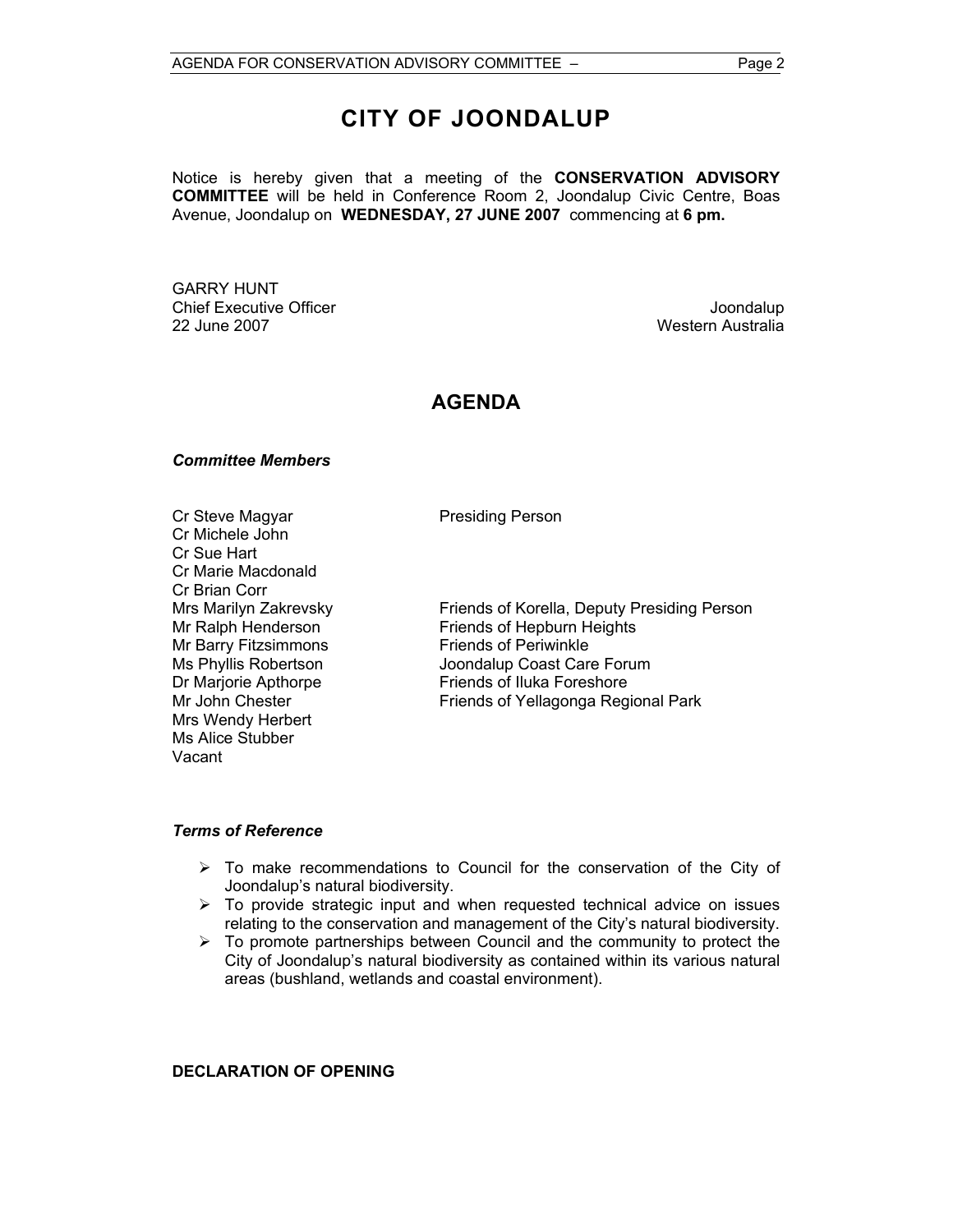#### **APOLOGIES/LEAVE OF ABSENCE**

#### **CONFIRMATION OF MINUTES**

MINUTES OF THE CONSERVATION ADVISORY COMMITTEE HELD 30 MAY 2007

#### **RECOMMENDATION**

**That the minutes of the meeting of the Conservation Advisory Committee held on 30 May 2007 be confirmed as a true and correct record.** 

**ANNOUNCEMENTS BY THE PRESIDING PERSON WITHOUT DISCUSSION** 

**DECLARATIONS OF INTEREST** 

**IDENTIFICATION OF MATTERS FOR WHICH THE MEETING MAY SIT BEHIND CLOSED DOORS** 

**PETITIONS AND DEPUTATIONS** 

#### **REPORTS**

**Item 1 Conservation Advisory Committee Planning Workshop Page 3** 

**MOTIONS OF WHICH PREVIOUS NOTICE HAS BEEN GIVEN** 

**REQUESTS FOR REPORTS FOR FUTURE CONSIDERATION** 

**CLOSURE**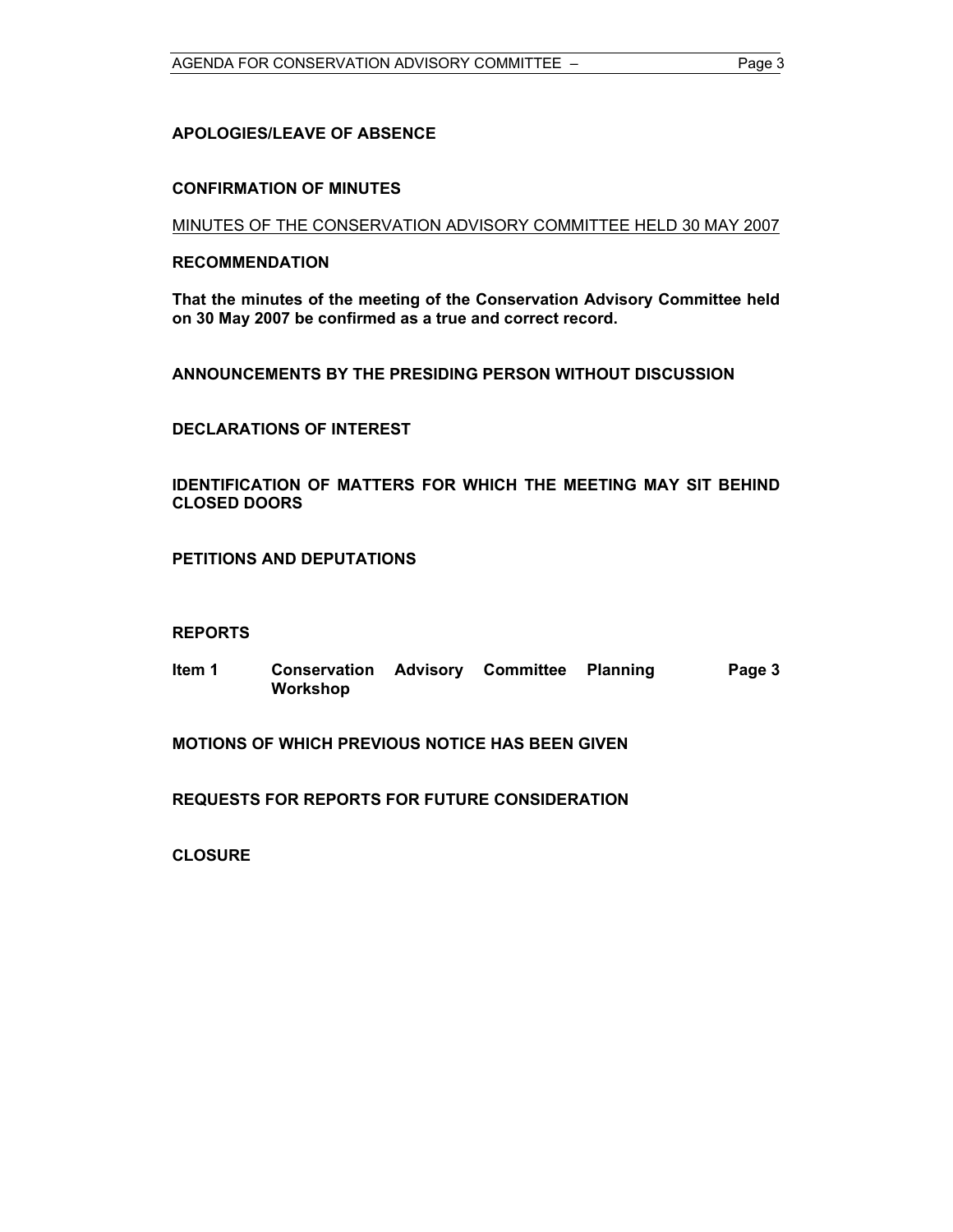#### **ITEM 1 CONSERVATION ADVISORY COMMITTEE PLANNING WORKSHOP**

**WARD:** All

**RESPONSIBLE** Dave Djulbic **DIRECTOR:** Infrastructure Services

#### **PURPOSE/EXECUTIVE SUMMARY**

This report enables the Conservation Advisory Committee (CAC) to review notes taken at a strategic planning workshop held in December 2006. The workshop was held to review the current CAC Strategic Plan which was compiled in 2005.

 $\mathcal{L}_\text{G} = \{ \mathcal{L}_\text{G} \mid \mathcal{L}_\text{G} \mid \mathcal{L}_\text{G} \mid \mathcal{L}_\text{G} \mid \mathcal{L}_\text{G} \mid \mathcal{L}_\text{G} \mid \mathcal{L}_\text{G} \mid \mathcal{L}_\text{G} \mid \mathcal{L}_\text{G} \mid \mathcal{L}_\text{G} \mid \mathcal{L}_\text{G} \mid \mathcal{L}_\text{G} \mid \mathcal{L}_\text{G} \mid \mathcal{L}_\text{G} \mid \mathcal{L}_\text{G} \mid \mathcal{L}_\text{G}$ 

#### **BACKGROUND**

The Conservation Advisory Committee is a Council Committee that advises Council on subjects relating to biodiversity and the management of natural areas within the City of Joondalup. The CAC meets on a monthly basis.

The Committee membership comprises of five Councillors, a representative from each of the City's Bushland Friends Groups and community members with specialist knowledge of biodiversity issues.

At the May 2007 meeting of the Conservation Advisory Committee, a report was requested which would detail the notes and outcomes of a CAC Strategic Planning Workshop held in December 2006. The workshop was organised to allow the Committee Members to review the existing CAC Strategic Plan which was compiled in 2005, and to outline the future direction for the Committee's activities. Committee Members, City of Joondalup staff and a facilitator attended the Workshop.

#### **DETAILS**

At the 2007 Workshop participants considered a range of issues in relation to the future of the CAC including vision, principles and values, challenges and future opportunities.

The notes and outcomes from the workshop form attachment 1 of the report.

#### **Issues and options considered:**

The Conservation Advisory Committee produced a Strategic Plan in 2005. This Plan lapses in 2008. Some of the strategies and actions associated with the plan included the following:

- Support the completion of assessment of Joondalup's natural areas and prioritisation process.
- Recommend establishment of a natural area's management team.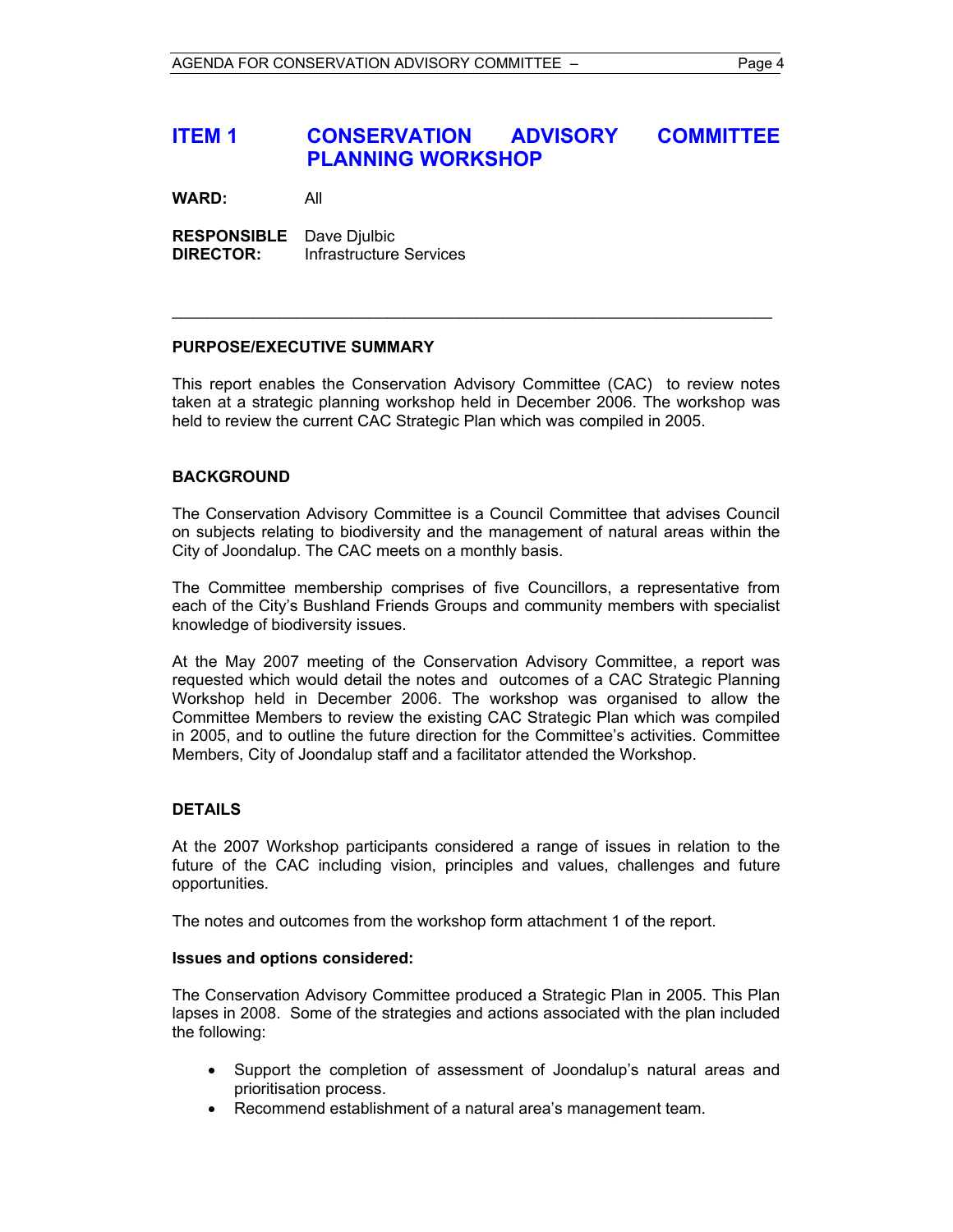• Recommend natural areas statutory protection that has been prioritised for protection.

The above recommended strategies and actions have been completed by the City or are in the process of completion. For example, thirty four bushland remnants are being protected under Schedule 5 of the District Planning Scheme.

The CAC expressed a desire at the Planning Workshop in looking at other aspects of the City's rich natural biodiversity including landscape master planning, community education, the use of native signature trees in the urban landscape and the expansion of eco-tourism.

#### **Link to Strategic Plan:**

#### Key Focus Area

Caring for the environment.

#### **Outcomes**

The City is environmentally responsible in its activities.

#### **Objectives**

To plan and manage the City's natural resources to ensure environmental sustainability.

#### **Strategies**

- 2.1.1 Maintain and protect natural assets to retain biodiversity.
- 2.1.2 Further develop environmentally effective and energy-efficient programs.
- 2.1.3 Develop a coordinated environmental framework, including community education.

#### **Legislation – Statutory Provisions:**

The Local Government Act 1995 allows a council to establish committees to assist a council to exercise the powers and discharge duties that can be delegated to a committee.

#### **Risk Management considerations:**

Not Applicable

#### **Financial/Budget Implications:**

Not Applicable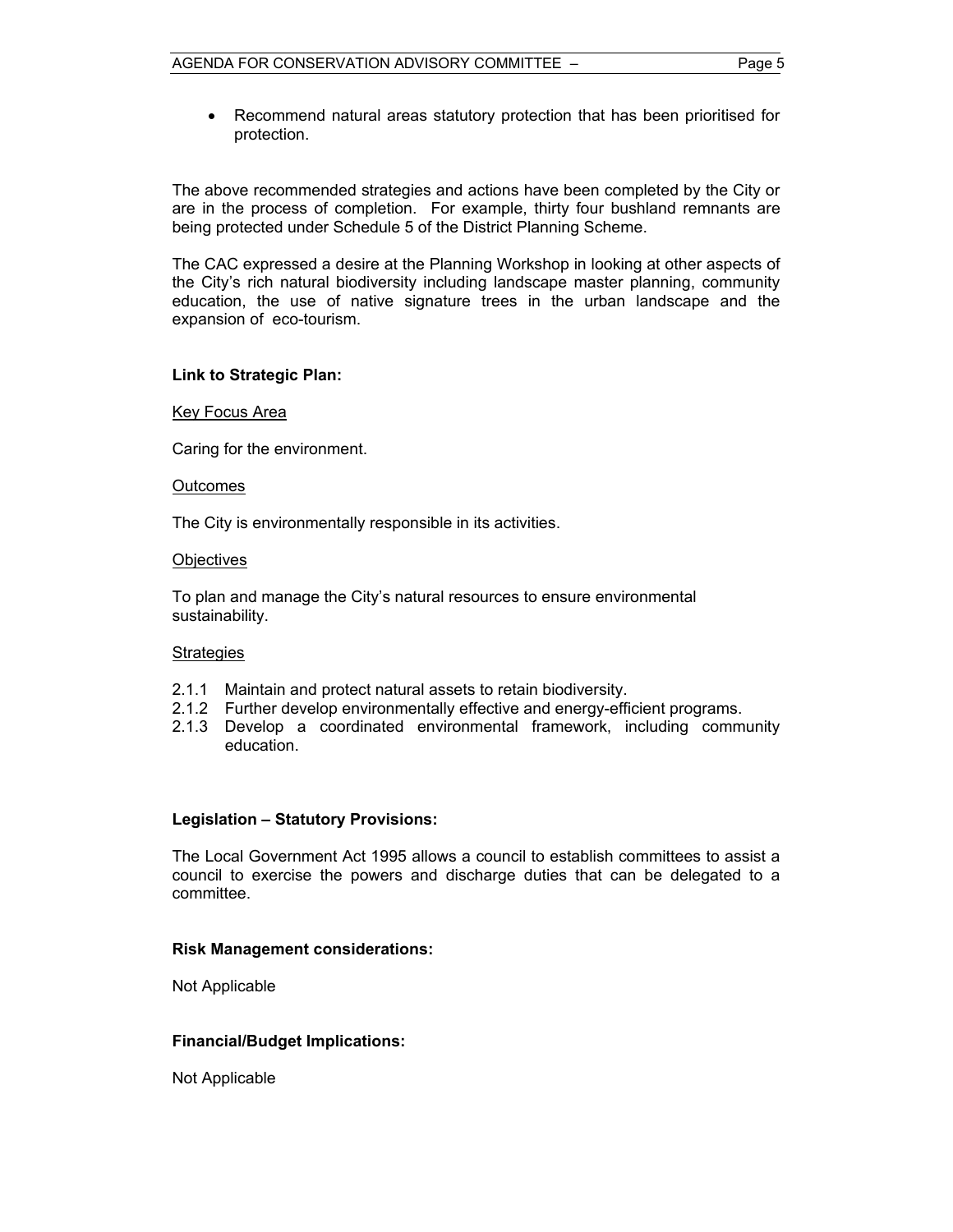#### **Policy implications:**

Not Applicable

#### **Regional Significance:**

Not Applicable

#### **Sustainability implications:**

#### **Environmental**

Conservation Advisory Committee objective - "To make recommendations to Council for the Conservation of the City's natural biodiversity".

#### Social

To promote partnerships between Council and the Community to protect the City's natural biodiversity as contained within its various natural areas (bushland, wetlands and the coastal environment).

#### **Consultation:**

The Conservation Advisory Committee provides a forum for community consultation and engagement on natural areas.

#### **COMMENT**

It is considered appropriate for the Conservation Advisory Committee to review the CAC Strategic Plan and make recommendations in relation to this Plan to Council.

#### **ATTACHMENTS**

Attachment 1 Conservation Advisory Committee Strategic Plan Review (Workshop Notes)

#### **VOTING REQUIREMENTS**

Simple Majority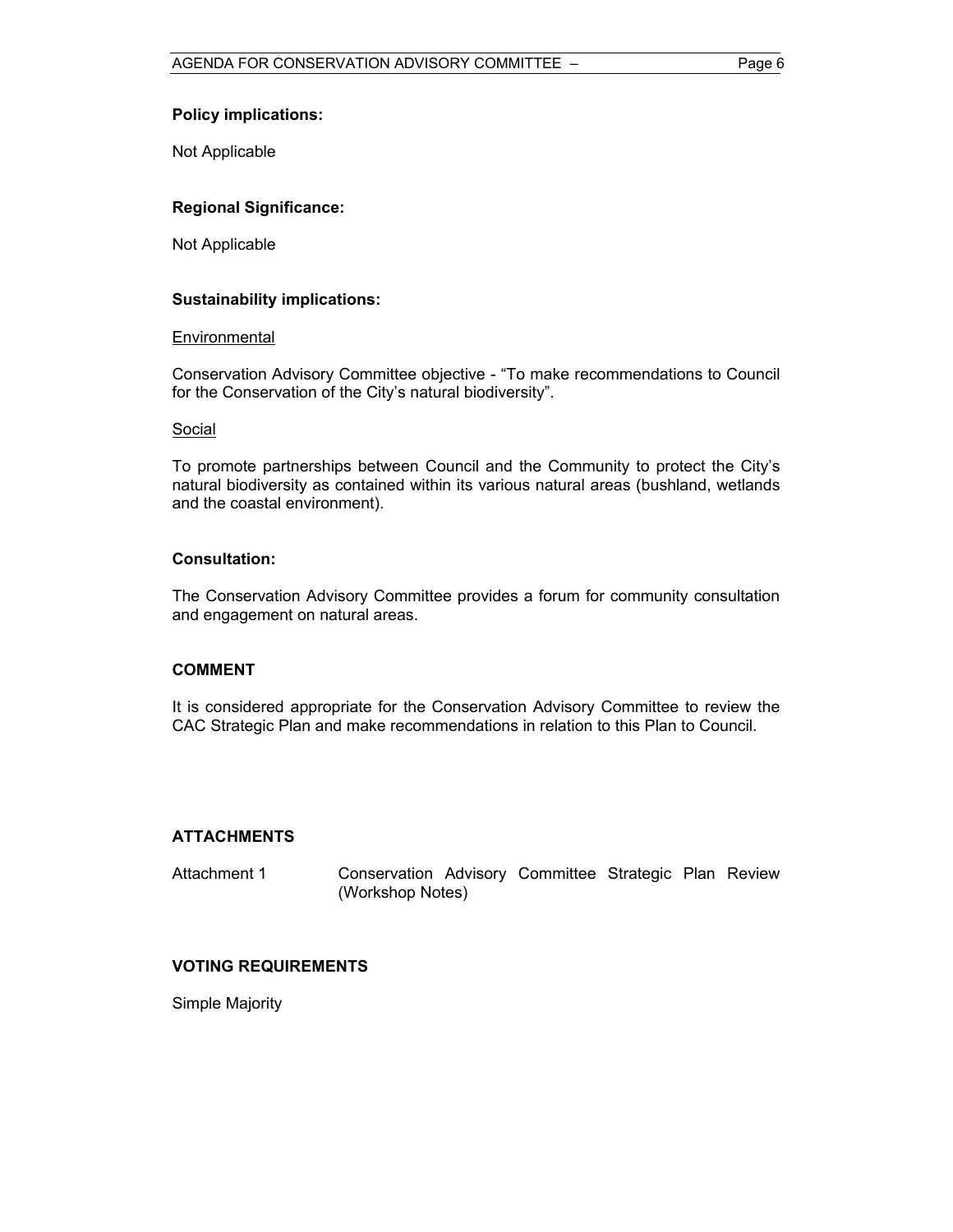#### **RECOMMENDATION**

**That the Conservation Advisory Committee RECEIVES the report titled "Conservation Advisory Committee Planning Workshop"**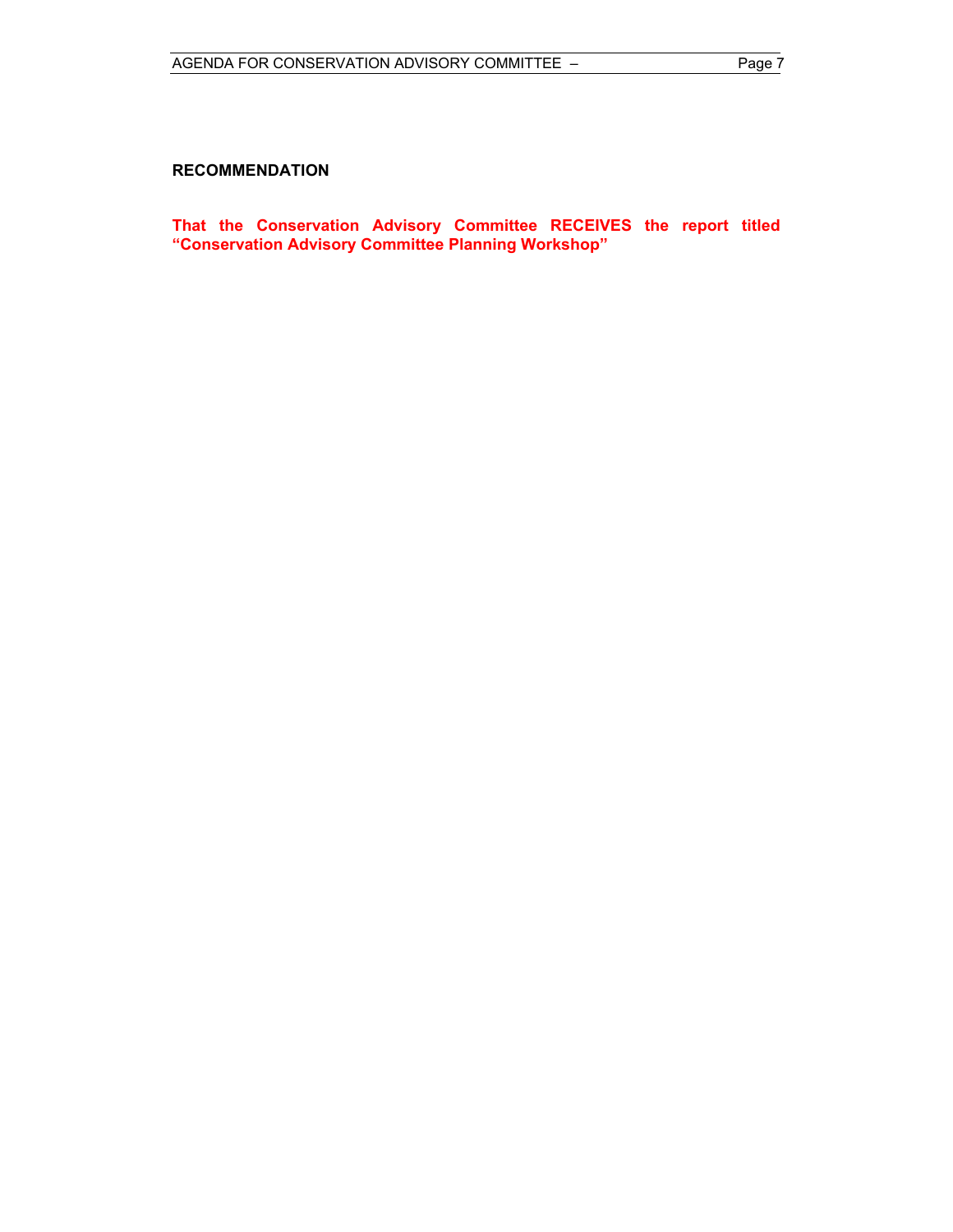

## **APPENDICES FOR AGENDA OF CONSERVATION ADVISORY COMMITTEE**

| <b>ITEM</b> | <b>TITLE</b>                                                              | <b>APPENDIX</b> | <b>PAGE</b> |
|-------------|---------------------------------------------------------------------------|-----------------|-------------|
| Item 1      | Conservation Advisory Committee Strategic Plan<br>Review (Workshop Notes) |                 |             |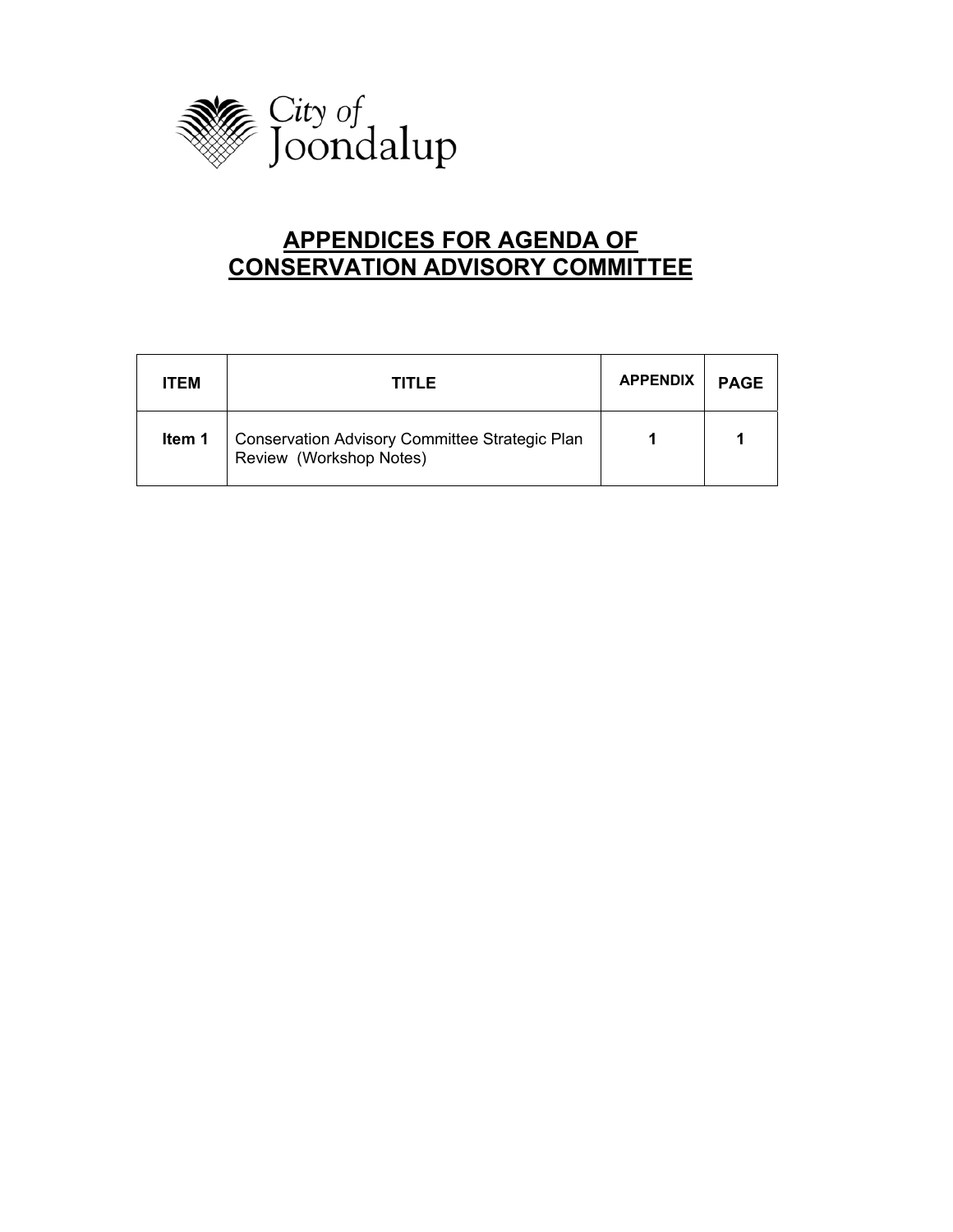

# **Conservation Advisory Committee**

## **Strategic Plan Review**

**Helen Hardcastle**  Learning **HORIZONS hete@iinet.net.au 0417 175 968**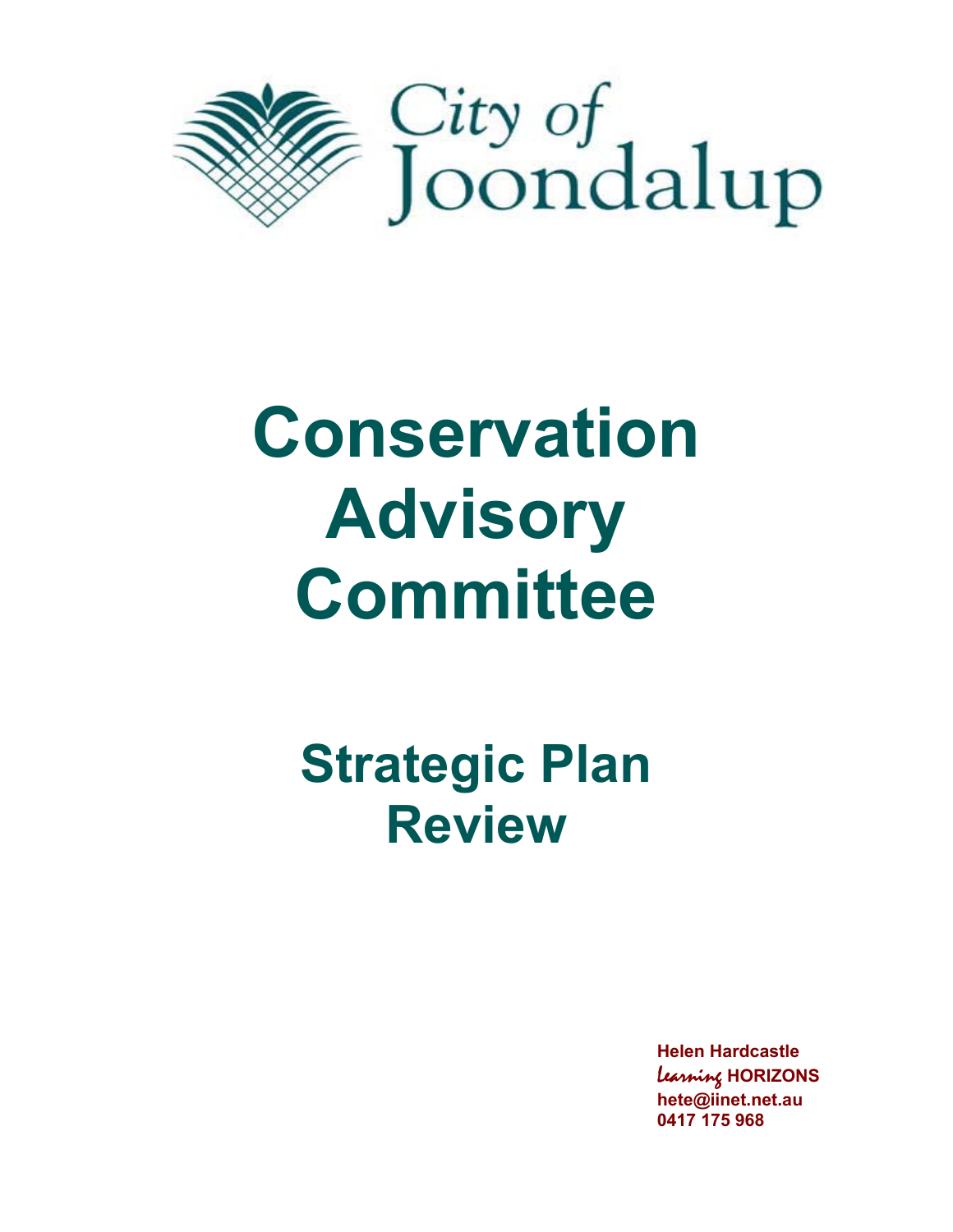## **OUR VISION**

**Ensuring that the natural environment is recognised, preserved and valued for future generations, enhancing Joondalup's sense of place, community and sustainability.** 

## **OUR PRINCIPLES AND VALUES**

#### *Community Focused*

We value community involvement and will work with community in achieving our vision together.

#### *Advisory*

We will add value in Council's decisions by working in partnership with the City to achieve aligned goals.

#### *Partnerships*

We will communicate and work in partnerships with community and the City.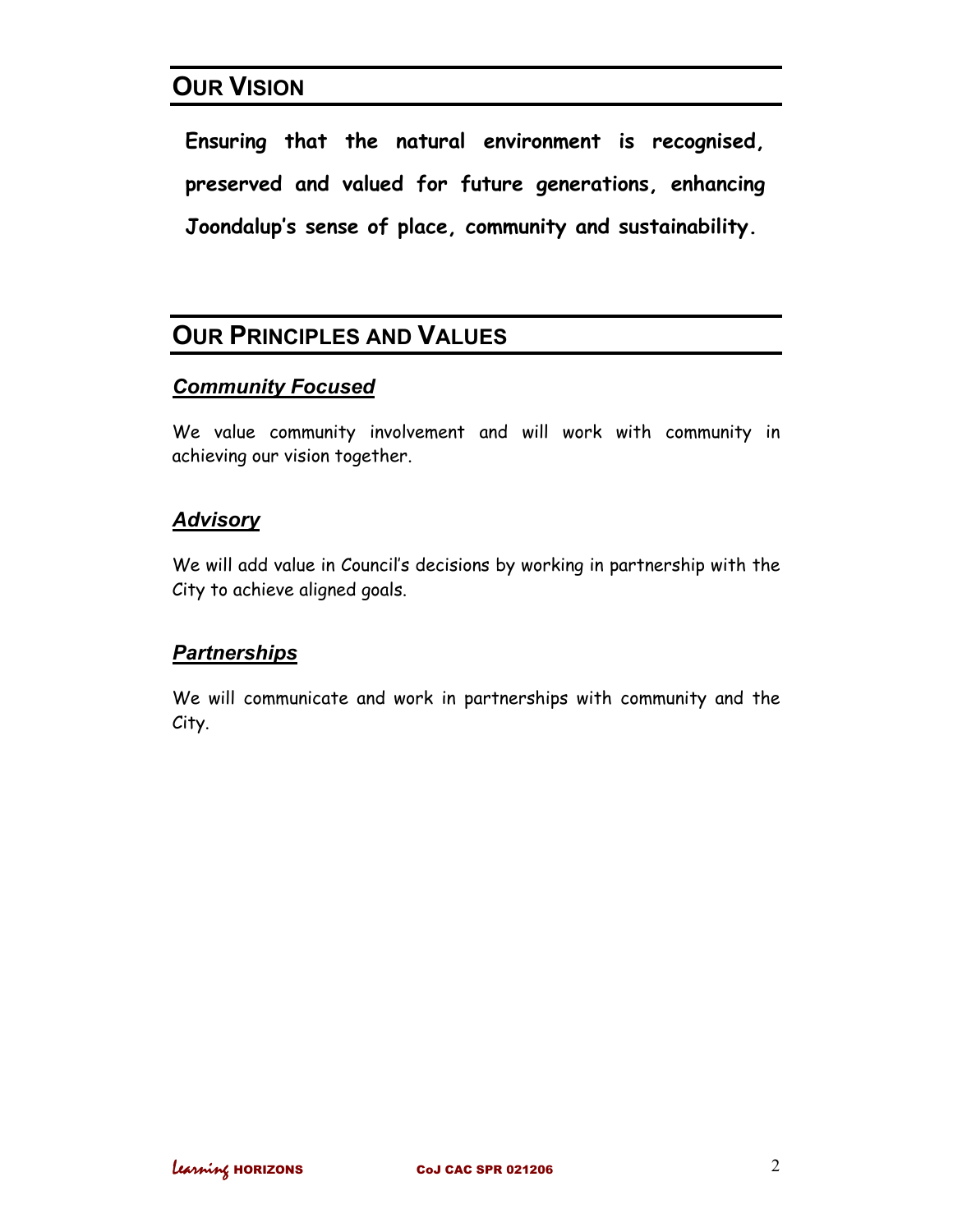## **STRATEGIC SHIFTS FOR THE FUTURE**

- $\overline{B}$  Increased strategic focus: stewardship, proactive and leadership.
- Focus on natural area management.
- $\overline{\Theta}$  Input into landscape master plan (streetscape).
- Increased community involvement and engagement (raise issues, communication channel.
- H<sub>E</sub> Education.
- 日 Input into DPS 2 review.
- $\overline{B}$  Requirement to review milestones and ongoing responsibilities.

## **CHALLENGES**

- Funding.
- Community apathy.
- Community ignorance of natural environment.
- Local Government process.
- Challenge to reach community
	- o What 'tools' do we provide?
	- o How do we 'translate' story?
- Power of developers.
- Refocus on 'trees' increase value on natural environment.
- Maintain relationships with all stakeholders
	- o Officers and community
	- o Community and elected members
	- o Community

## **OPPORTUNITIES**

- Tourism eg. eco-tourism.
- Water? (purity)
- Promotion 'leaders'.
- Landscape planning
	- o Advice
	- o City Environment Plan (water).
- Funding
	- o Levy on rates?
	- o Rebate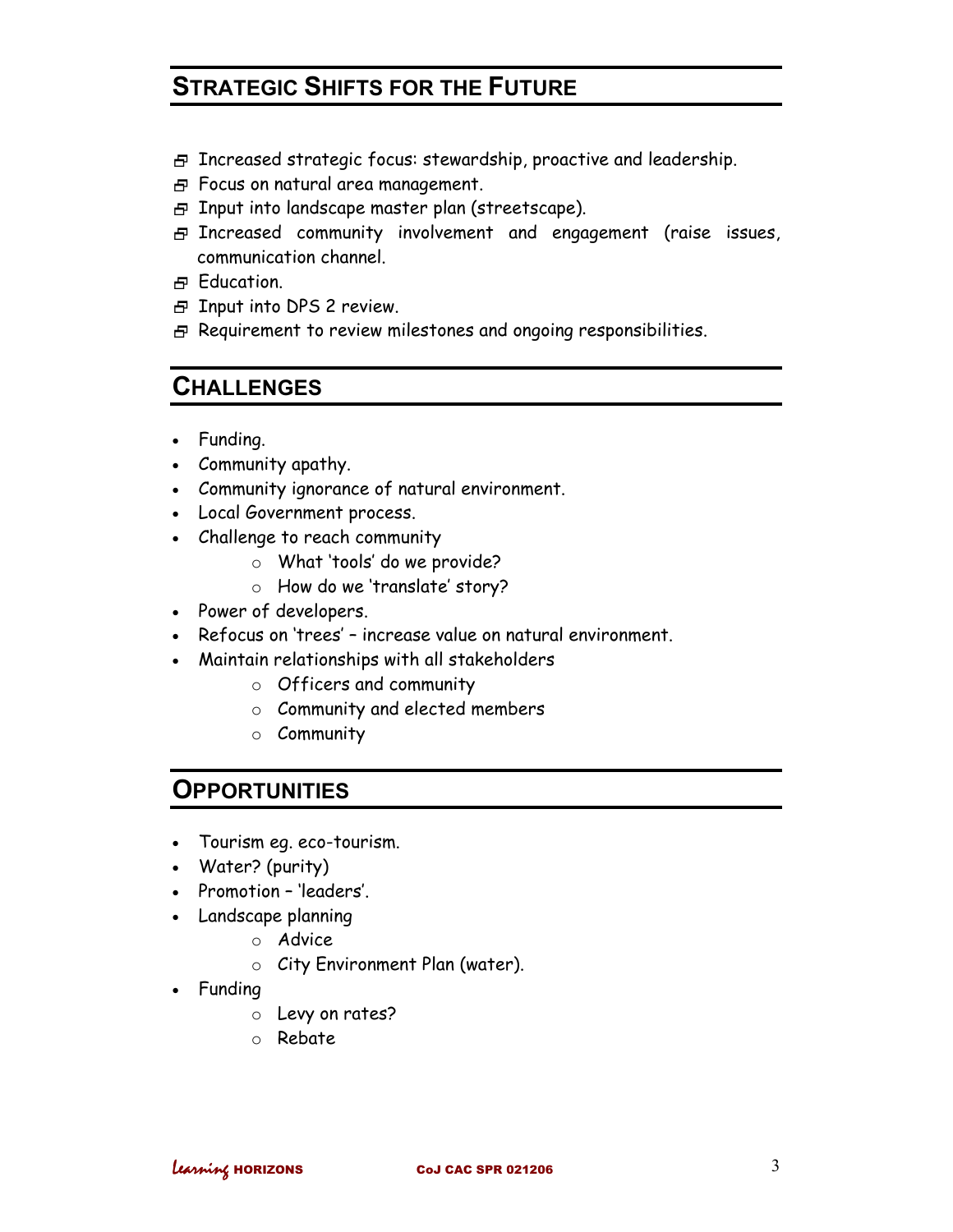## **VISION THEMES**

(Butcher Paper)

- Education
	- $\circ$  1 of 5 mega-diverse regions
	- o 1 of 7 major biodiversity hot spots
	- o High level of plant and amphibian diversity together with high level of threat
	- $\circ$  1 of 5 Mediterranean type eco-systems to be globally significant
	- $\circ$  1 of few global hot spots in a developed country and only 1 in Australia
	- o Teach children, parents and tourists eco-tourism proper training (cultural centre and Edith Cowan University)
- $\Box$  We will have imparted on main threats to biodiversity eq. rabbits, dieback, weeds, overdeveloping, feral bees, developers who fail in their stewardship.
- $\Box$  Every major path linked with animals and insect attracting trees.
- $\Box$  The tuart known as the 'Oak of the West' with aboriginal name and as the City of Joondalup signature tree.
- A tree protection Act.
- $\Box$  Replanting with local prominence.
- Water
	- o Recycle all storm water
	- o Recycle and recharge the Gnangara Mound with treated sewerage water from Beenyup treatment plant
- $\Box$  Beaches beaches and dunes will be revegetated with natives, feral animal free, weed free, dog free and no cars.
- Cultural Centre
	- o Celebrating of culture and environment with a pageant
	- o Written about our City of Joondalup culture, history, plants and animals
- Whtfords Avenue, Ocean Reef Road
	- o Not made to duel highway
	- o Instead duel use path with electric/hydrogen buses
	- o Shade trees
- $\Box$  The wetlands within the City will contain the same level of biodiversity in 20 years time – 122 bird species, 133 invertebrate species.
- $\Box$  Even an improvement in water quality.
- $\Box$  City of Joondalup residents will understand and value the reserves for their biodiversity as well as passive recreational and aesthetic values.
- Achieve (wetlands included)
	- o Areas vegetation surveys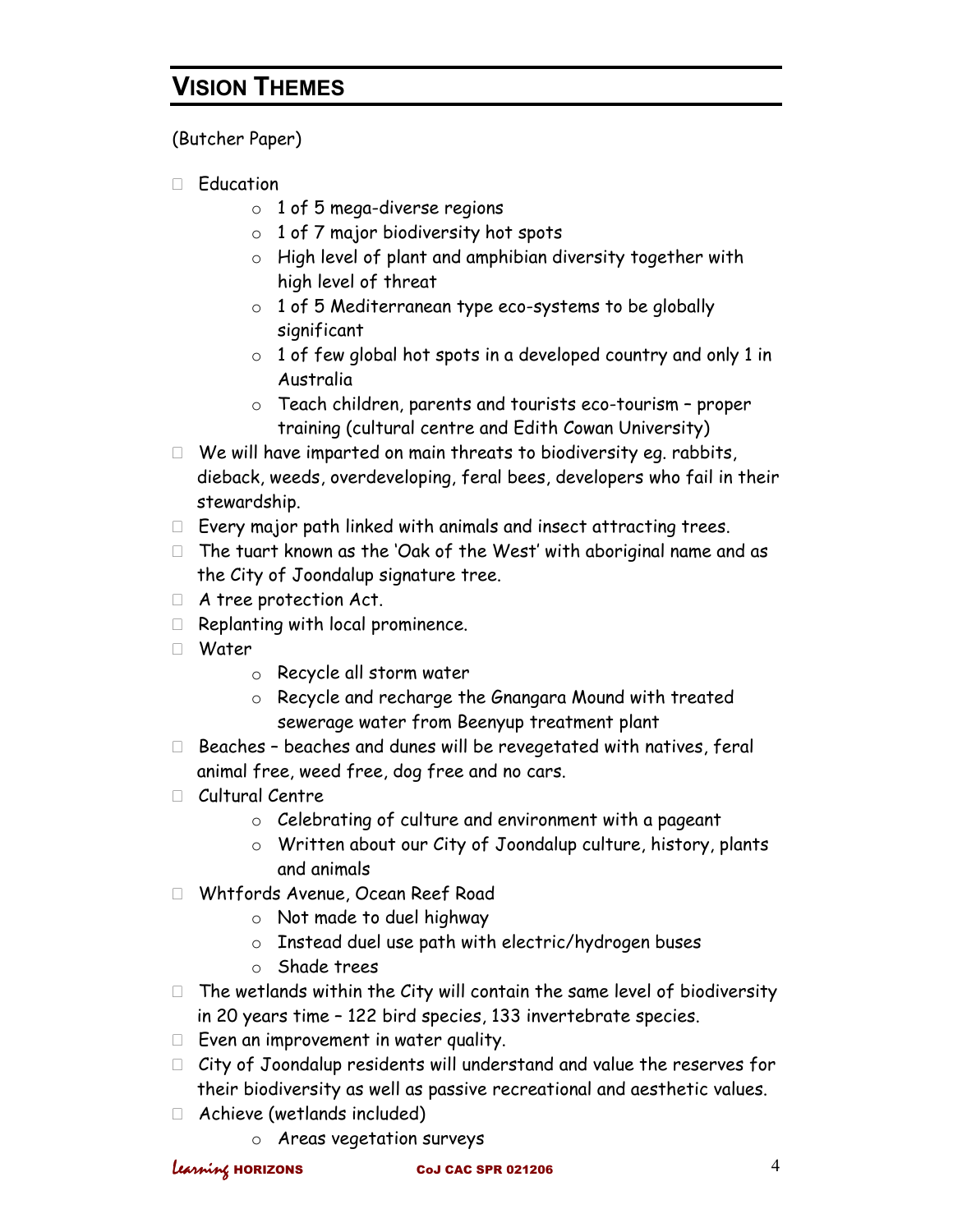- Richest for biodiversity value
- Should be preserved
- o Community awareness environmental
- o Retention and improvement of natural areas
- o Security of existing bushland
- o Enhance usable space
	- Walk trails
	- Dog bags
	- Litter
	- Vandalism
- o Created more bushland
- $\circ$  Education/hands on community
- Vision
	- o Valid
	- o Recognise value
	- o Enhancing
	- o Create, sustain preserving bushland not stated eg. excised from any management plan (possibly Water Corporation, etc.)
- Impact
	- o Biodiversity has a dollar value comparative to built landscape values
	- o Education
	- o Passion
	- o Natural management team increased
		- Effectiveness
		- Recognition
		- Value
	- o Beliefs
- Ocean Reef
	- o Natural areas regardless of ownership
	- o For future should be valued and preserved
- $\Box$  Difference we made
	- o Awareness
	- o Every individual lifestyle impacts on environment
		- Air
		- Water
		- Health
- $\Box$  Link best practice
- Sustainability
	- o Water
	- o Appreciation
	- o Recycling